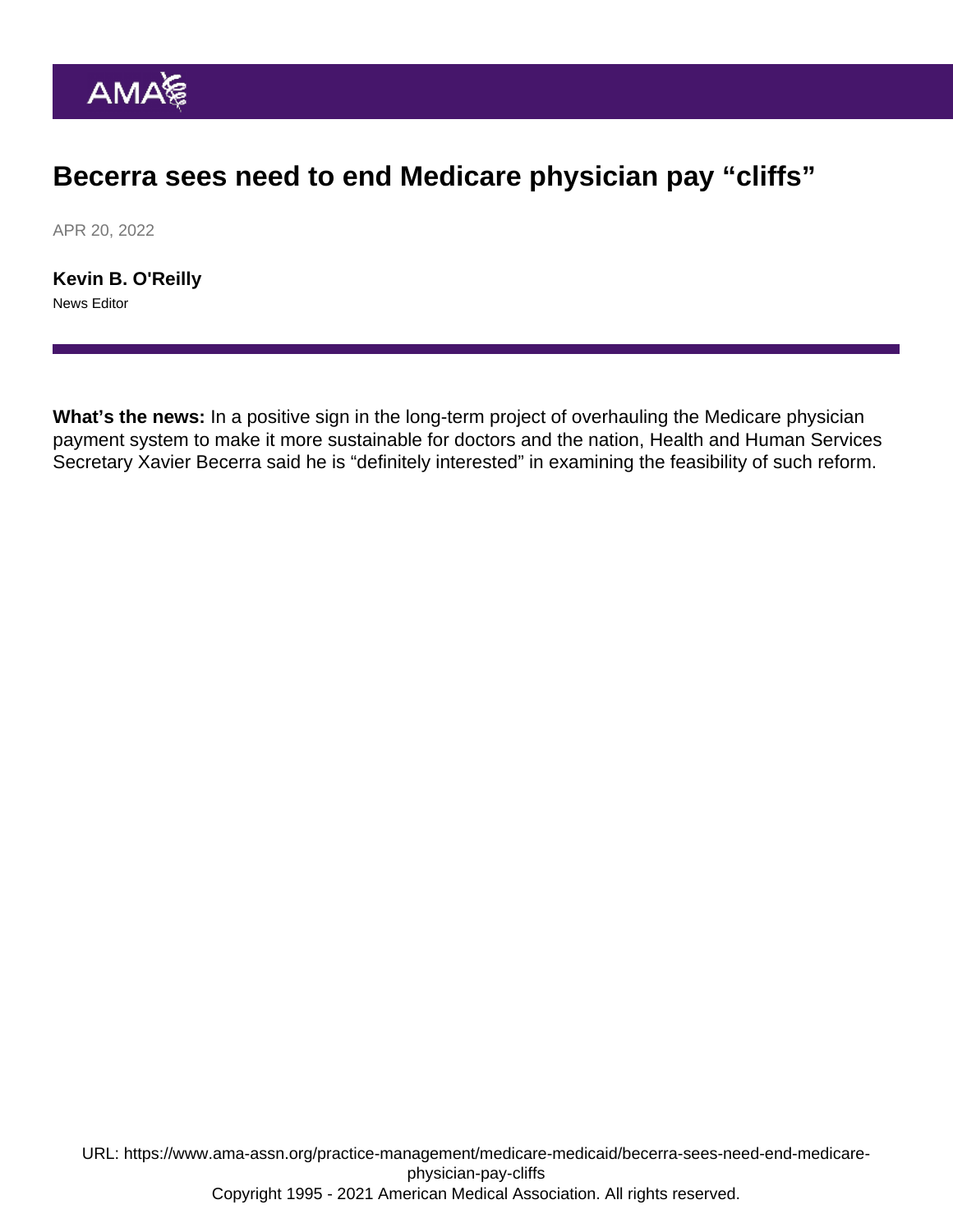URL: [https://www.ama-assn.org/practice-management/medicare-medicaid/becerra-sees-need-end-medicare](https://www.ama-assn.org/practice-management/medicare-medicaid/becerra-sees-need-end-medicare-physician-pay-cliffs)[physician-pay-cliffs](https://www.ama-assn.org/practice-management/medicare-medicaid/becerra-sees-need-end-medicare-physician-pay-cliffs) Copyright 1995 - 2021 American Medical Association. All rights reserved.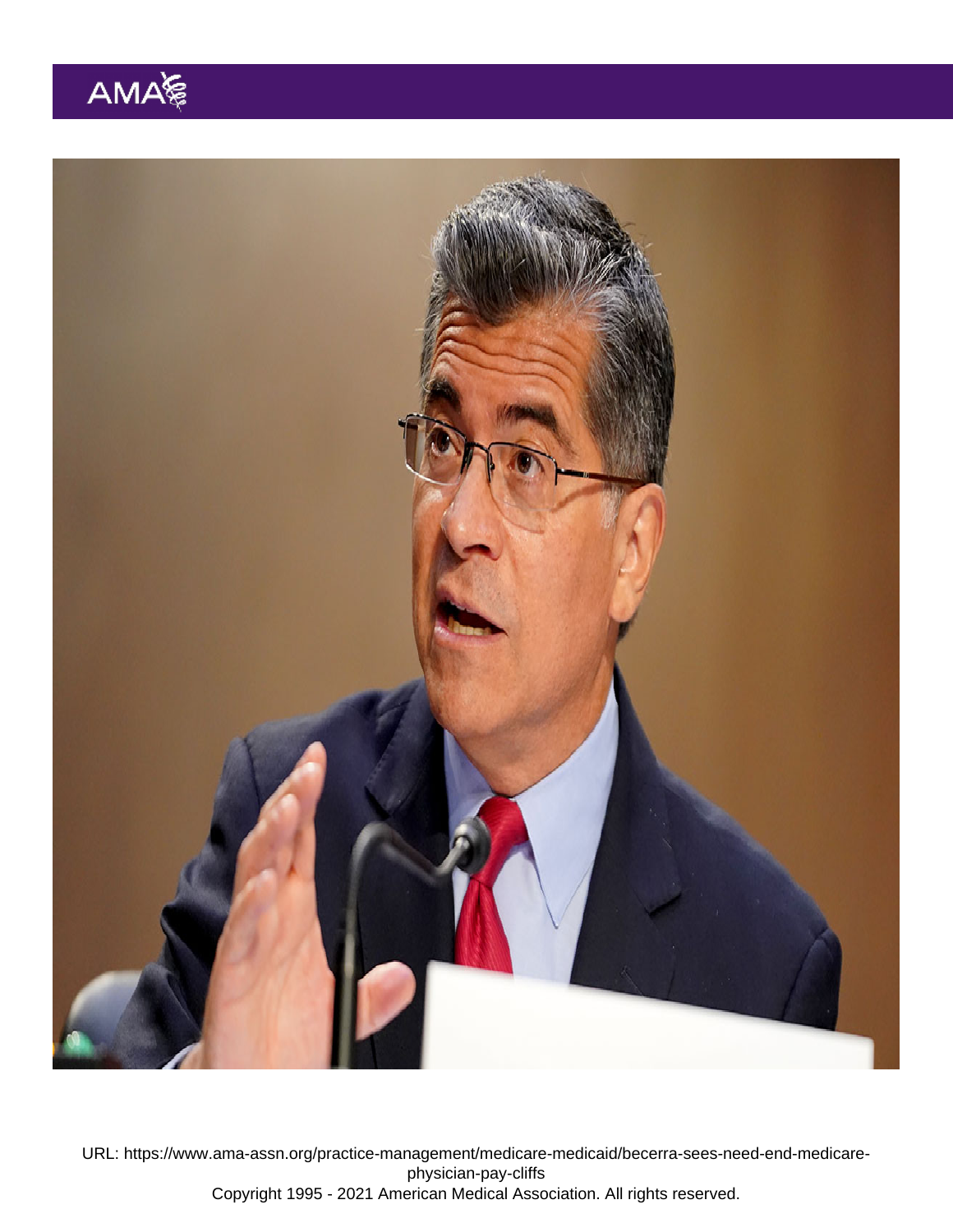## HHS Secretary Xavier Becerra

"I'm definitely interested, because I remember those 'cliffs' when I was in Congress," Becerra said in a briefing with a group of health reporters, as quoted in MedPage Today, in reference to his days as a congressman and the annual ritual of voting to avert mandated Medicare physician pay cuts.

"We always had to deal with those, and you'd never want professionals ... thinking that there's another profession for them down the line because they're just not making ends meet where they are," Becerra said. "So we'd like to be supportive."

The AMA was "deeply appreciative" of Becerra's comments "about the need to address the instability and the continual threat of payment cuts in the Medicare physician payment schedule," [says a letter to](https://searchlf.ama-assn.org/letter/documentDownload?uri=/unstructured/binary/letter/LETTERS/2022-3-30-Letter-to-Becerra-re-Medicare-Pay-v4.pdf) [the HHS secretary](https://searchlf.ama-assn.org/letter/documentDownload?uri=/unstructured/binary/letter/LETTERS/2022-3-30-Letter-to-Becerra-re-Medicare-Pay-v4.pdf) (PDF) from [James L. Madara, MD](https://www.ama-assn.org/news-leadership-viewpoints/authors-news-leadership-viewpoints/james-l-madara-md), the AMA's executive vice president and CEO.

"We know from our discussions on the Hill that hearing from the secretary of Health and Human Services about the potential for physicians to leave the practice of medicine due to insecurity in Medicare payments making their practice unsustainable has added tremendous credibility to this concern," Dr. Madara wrote.

Why it's important: It took the power of the AMA advocacy team and organized medicine to mobilize a grassroots coalition of state medical associations and national specialty societies that inundated Congress with 250,000 emails and more than 8,000 phone calls last year to help stop a scheduled 10% cut in Medicare physician payment rates.

Despite that win, physicians face a continuing statutory freeze in annual Medicare physician payments that is scheduled to last until 2026. After that, payment updates will resume, but only at a rate of 0.25% a year indefinitely.

Medicare physician payment has fallen 20%, adjusted for inflation, since 2001—an average of about 1.1% a year. The cost of running a medical practice increased 39% since 2001, or 1.6% a year. That analysis does not include the recent inflationary spike.

Other Medicare payment systems, such as those for hospitals and nursing homes, are increased annually based on inflation, but the physician payment schedule is not. On top of that, a [2021 study](https://jamanetwork.com/journals/jama-health-forum/fullarticle/2779947) [published in JAMA Health Forum](https://jamanetwork.com/journals/jama-health-forum/fullarticle/2779947) found that it costs an estimated \$12,811 and takes more than 200 hours per physician annually to comply with the Medicare [Merit-Based Incentive Payment System](https://www.ama-assn.org/practice-management/payment-delivery-models/understanding-medicare-s-merit-based-incentive-payment) (MIPS).

"Physician payment rates have been further eroded by the manner in which rates are adjusted to meet budget neutrality requirements, as well as Medicare sequestration," Dr. Madara wrote to Becerra. "As you noted in your remarks, the COVID-19 pandemic also has placed enormous stress on medical

URL: [https://www.ama-assn.org/practice-management/medicare-medicaid/becerra-sees-need-end-medicare](https://www.ama-assn.org/practice-management/medicare-medicaid/becerra-sees-need-end-medicare-physician-pay-cliffs)[physician-pay-cliffs](https://www.ama-assn.org/practice-management/medicare-medicaid/becerra-sees-need-end-medicare-physician-pay-cliffs) Copyright 1995 - 2021 American Medical Association. All rights reserved.